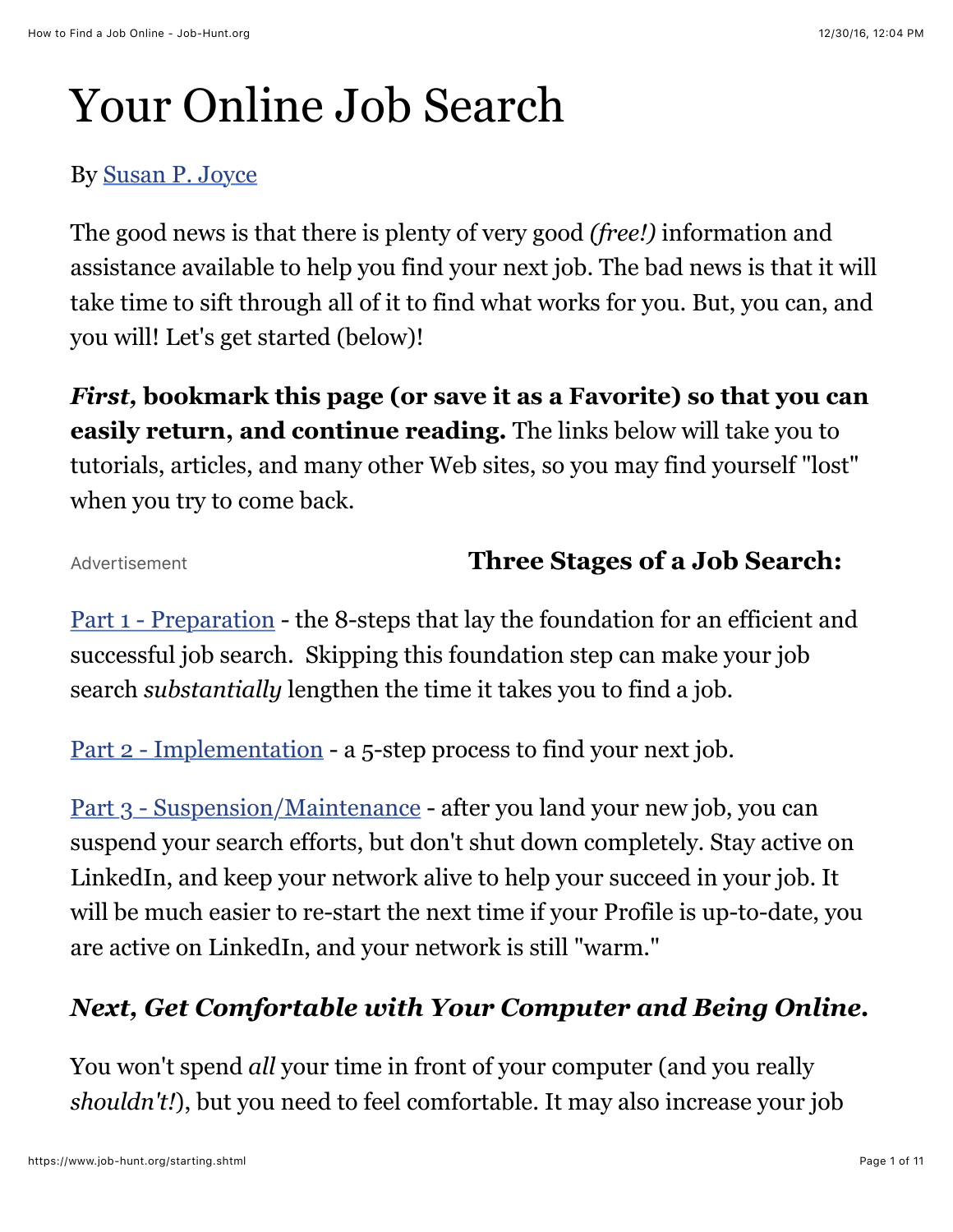market "value" and market competitiveness.

Need help or practice? Try these:

- [The Ohio State University Library's net TUTOR](http://liblearn.osu.edu/tutor/webbasics/index.html) provides excellent information if you are just getting started, use the Internet only for email or music, or are just a little rusty. It covers everything from how search engines work to using email, social networks and e-books plus how to search and how to evaluate Websites. Great starting point!
- Doing e-mail properly is more important to you now than ever before because it's frequently how you will introduce yourself to a potential [employer. Read Job-Hunt's "E](https://www.job-hunt.org/article_antispam.shtml)[ffective E-mail](https://www.job-hunt.org/onlinejobsearchguide/article_makingemailwork.shtml)[" and "Avoiding Spam](https://www.job-hunt.org/article_antispam.shtml) Filters" articles for tips on making e-mail work for your job search.
- To help you with other business research issues, in addition to company research, see Job-Hunt's [Guide to Company Research](https://www.job-hunt.org/company_research/article_company_research.shtml), written by genuine experts in online research.

**Note:** *Be sure* **to purchase and install anti-virus and anti-malware software** for your computer, and be sure to *keep it up to date*. Most antivirus software comes with an update subscription that needs to be renewed annually, well worth the price!

An e-mailed resume with a computer virus attached won't be read and won't make a good impression, so keep your computer virus-free and malware-free.

**You will survive** this process, **and you will succeed** at finding a great new job! If you're lucky, you will also learn a lot about yourself and make a bunch of new friends in the process. Now, go for it!!

# **Good luck with your job search!**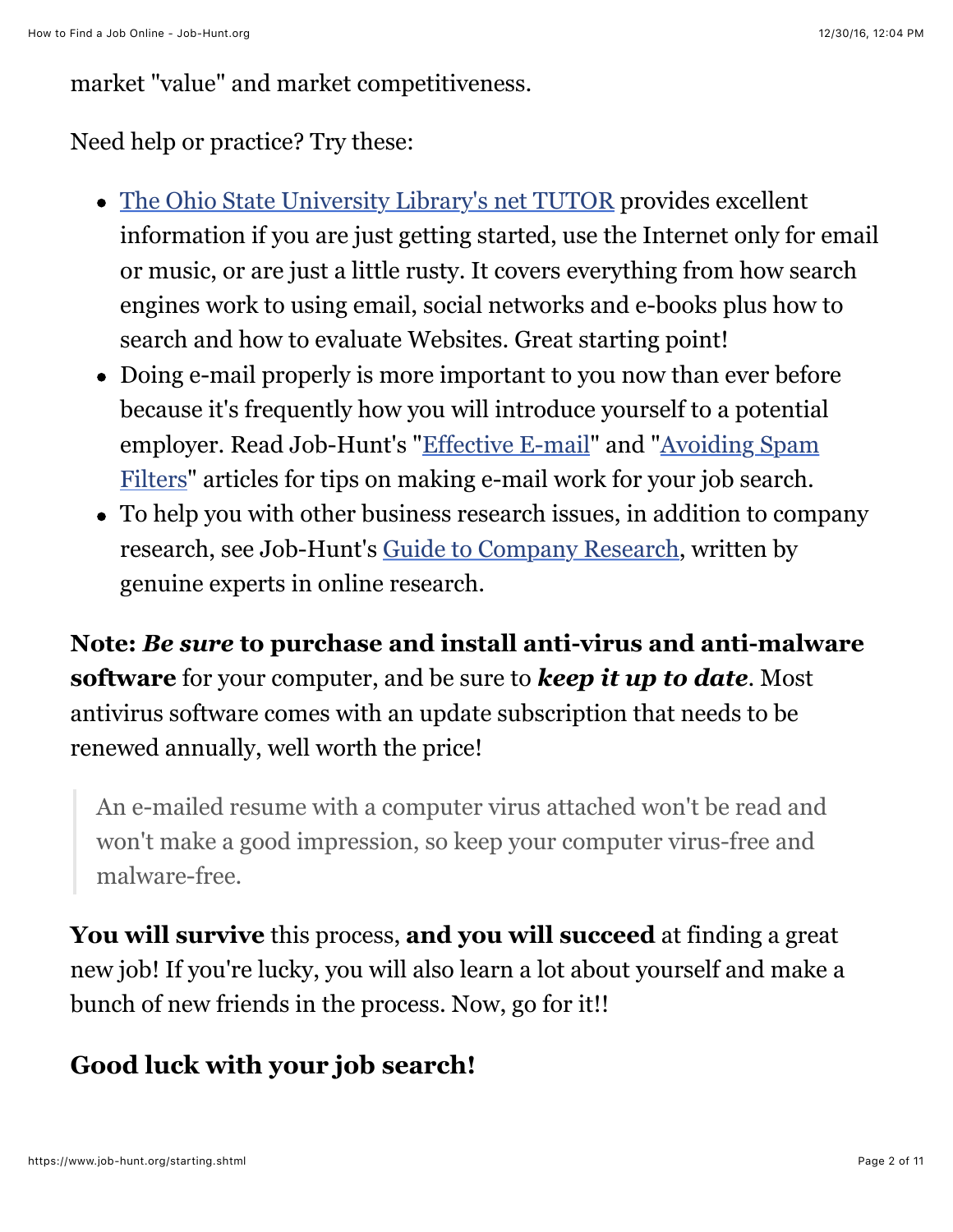## *NEXT: Step 1 - [Preparing for Your Job Search](https://www.job-hunt.org/job-search-tutorial/part-1-job-search-tutorial-getting-help.shtml)*

## **[For more great information every week, sign up to receive our](https://www.job-hunt.org/subscribe-newsletter.shtml) newsletter!**

## **About the author...**

[Online job search expert Susan P. Joyce](https://www.job-hunt.org/onlinejobsearchguide/online-job-search-expert-Susan-P-Joyce.shtml) has been observing the online job search world and teaching online job search skills since 1995. A veteran of the United States Marine Corps and a recent Visiting Scholar at the MIT Sloan School of Management, Susan is a two-time layoff "graduate" who has worked in human resources at Harvard University and in a compensation consulting firm. Since 1998, Susan has been editor and publisher of Job-Hunt.org. Follow Susan on Twitter at [@jobhuntorg](http://twitter.com/jobhuntorg) and on [Facebook,](https://www.facebook.com/JobHuntOrg) [LinkedIn,](https://www.linkedin.com/today/author/780585) and [Google+.](https://plus.google.com/102470102360947259366/?rel=author)



#### By [Susan P. Joyce](https://www.job-hunt.org/onlinejobsearchguide/online-job-search-expert-Susan-P-Joyce.shtml)

[This is Step 1 in Part 2 of Job-Hunt's [Online Job Search Tutorial](https://www.job-hunt.org/starting.shtml).]

These tasks that will focus your job search activities for success.

Do NOT skip Part 1, [Starting Your Job Search](https://www.job-hunt.org/job-search-tutorial/part-1-job-search-tutorial-getting-help.shtml)! Skipping the important tasks in Part 1 will not save you time. Rather, your job search will be longer than it needs to be because it won't have a solid foundation and direction.

Now you shift your focus to the real work of your job search.

## **1. Choose Your Target Employers, Research Them, and Plan**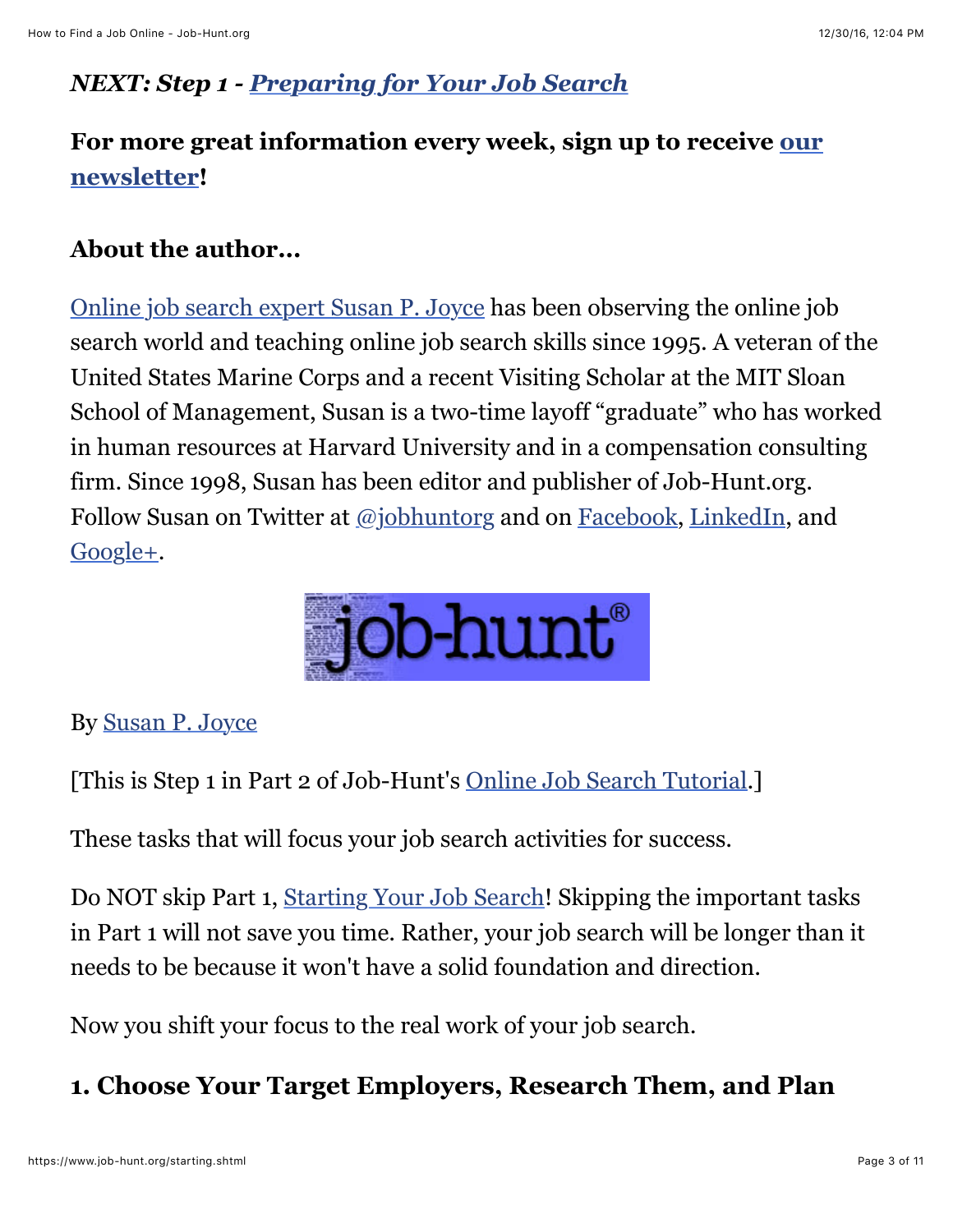## **Your Approach**

At the end of Part 1, you shopped for employers. Now, focus on those employers. Your employer list can have 10, 20, 50, or more employers on it. Initially, focus on the 5 or 10 who are your top choices.

Advertisement

Research these employers. Visit their websites.

Learn about their products and services, their locations, their people, their plans, their finances, etc.

LinkedIn Company Profiles plus your LinkedIn Connections can be a very big help. See Job-Hunt's free [Guide to Company Research](https://www.job-hunt.org/company_research/company-research.shtml) for how-to [information. And, of course, Google can be a big help, too \(see 50 Google](https://www.job-hunt.org/guides/google/google-for-layoff-avoidance.shtml) Searches to Avoid Layoffs and Weak Employers).

This information you find will be useful for:

- Networking into the organization.
- Identifying opportunities, hopefully before others find out about them.
- Customizing your resumes and cover letters.
- Impressing interviewers with your knowledge of the organization in job interviews.
- Helping you develop good questions to ask in job interviews.
- Assisting you in determining which part of the organization would be best for you.
- Eliminating employers who turn out not to be as good as you initially thought.

Using your job search tracking system (see Step 3 of Part 2, below), and plan your job search campaign. Through your network (off-line as well as online),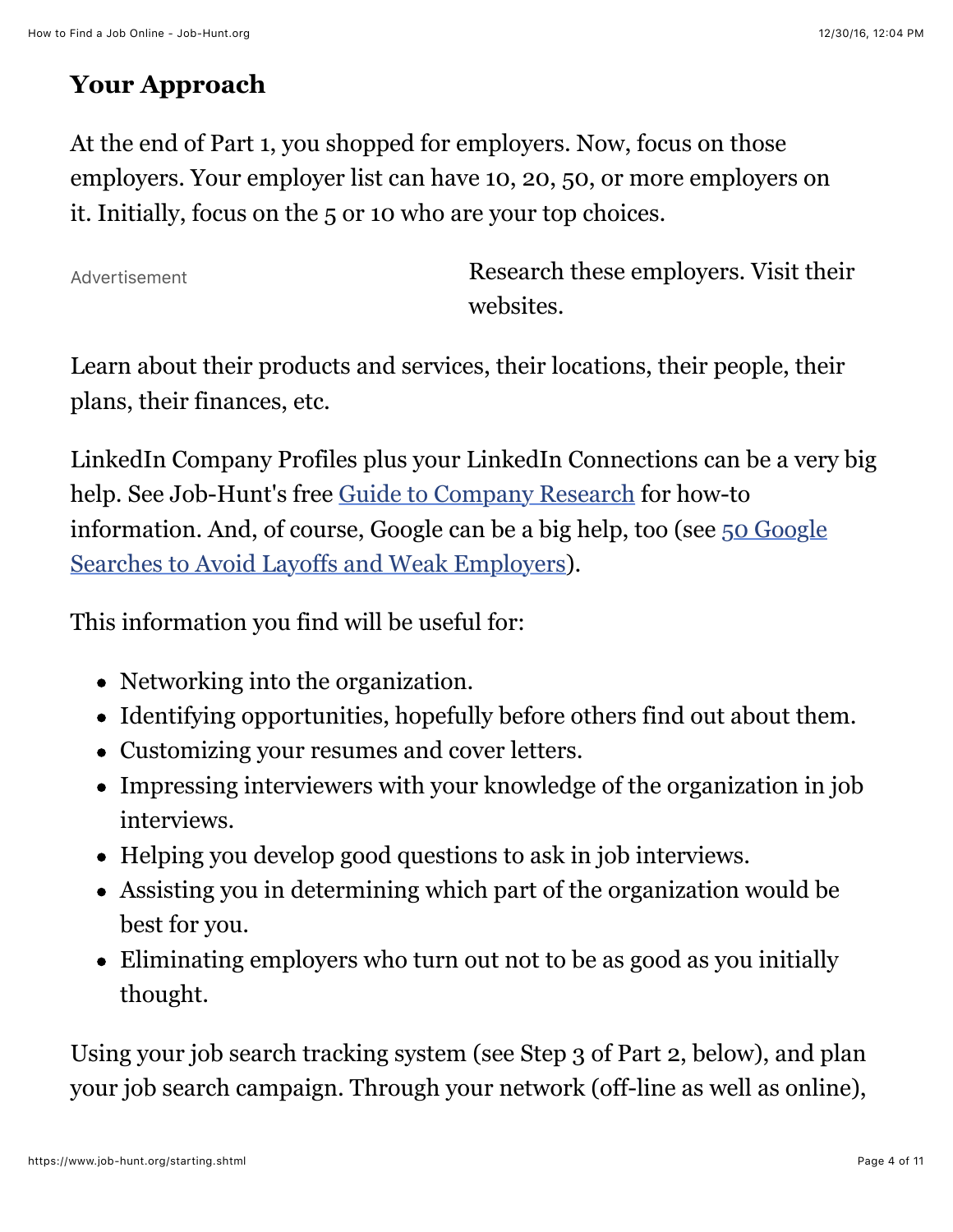find the people who work at the target employer and reach out to them. Do NOT bluntly ask if they know of any jobs open, unless you know them really [well. Read Job-Hunt's free G](https://www.job-hunt.org/social-networking/LinkedIn-job-search/LinkedIn-job-search.shtml)[uide to Job Search Networkin](https://www.job-hunt.org/job-search-networking/networking.shtml)[g and Guide to](https://www.job-hunt.org/social-networking/LinkedIn-job-search/LinkedIn-job-search.shtml) LinkedIn for Job Search for more tips, and see 7 below for more resources.

## **2. Shift Your Networking into High Gear**

With your list of target employers, focus your networking efforts on reaching them. Use your personal network, LinkedIn, Google, Twitter, and all your other sources of connections.

Data and people tell us that networking is THE way a successful job search ends for most successful job seekers. Yes, you will hear stories and know a few people who found a job through CareerBuilder or Monster. That definitely happens, but it is estimated to happen less than 10% of the time.

Every year, the # 1 way employers fill jobs is through **employee referrals**. An employee knows someone who would be a good fit for the employer, and they hand the resume to the hiring manager or the recruiter. The new employee lands a job, and the employee who made the referral is usually rewarded with \$\$\$ by the employer. A win/win!

So start reaching out to your network and expand your network.If you belong to a professional association, look for a "career center" (or something similar) on the association's Website, or go to a few meetings to see if you can connect with other job seekers.

- [Read the excellent series of articles in Job-Hunt's free Guide to Job](https://www.job-hunt.org/job-search-networking/networking.shtml) Search Networking, including the tools and tactics to help you succeed, written by experts.
- Job-Hunt's free [Guide to Social Media & Job Search](https://www.job-hunt.org/social-networking/social-media.shtml) contains a series of articles to help you understand and leverage the emerging social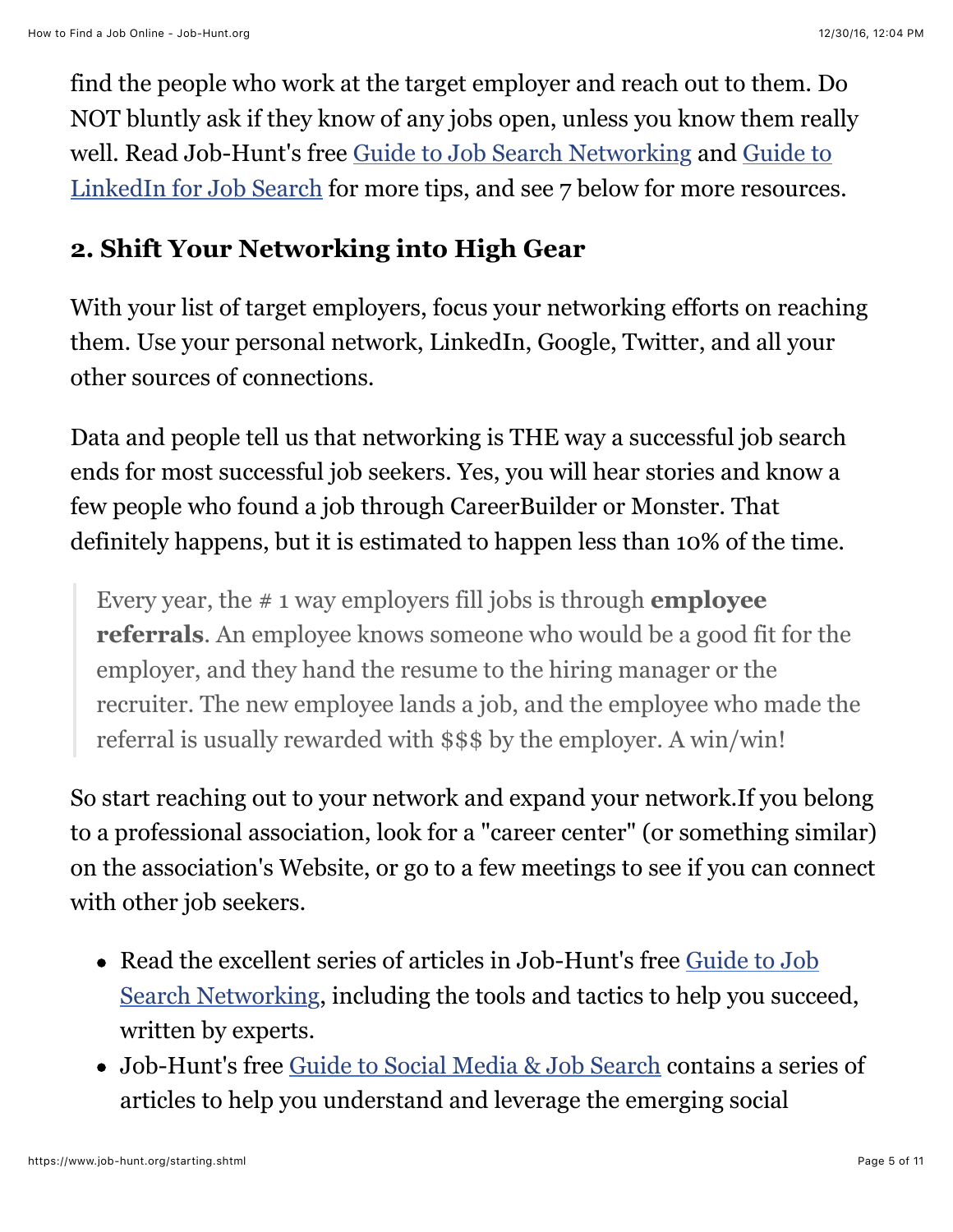networks like [LinkedIn](https://www.job-hunt.org/social-networking/LinkedIn-job-search/LinkedIn-job-search.shtml), [Twitter](https://www.job-hunt.org/social-networking/twitter-job-search.shtml), and [Facebook](https://www.job-hunt.org/social-networking/facebook-job-search/facebook-job-search.shtml).

Check the LinkedIn and Facebook Groups, too, for wonderful ways to connect and re-connect with people in your profession, industry, or past (and future!), like Job-Hunt's [Job-Hunt Help LinkedIn Group](http://www.linkedin.com/groups?homeNewMember=&gid=1713867).

## **3. Increase Personal Branding, Personal SEO, and Online Reputation Management Efforts**

Your best tools: *[LinkedIn,](http://www.linkedin.com/) [Google+](http://plus.google.com/), [Twitter](http://twitter.com/)*

As mentioned in Part 1, without a solid LinkedIn Profile and smart activities on LinkedIn, you are at an increasing disadvantage in the job marketplace. In 2012, a [Jobvite recruiting study](http://recruiting.jobvite.com/company/press-releases/2012/jobvite-social-recruiting-survey-2012/) has shown that 92% of recruiters are using LinkedIn and other social media for recruiting. Can you afford to be invisible for all those recruiters? No, you really can't.

For ideas:

- For concrete suggestions on personal branding, read Job-Hunt's free [Guide to Personal Branding.](https://www.job-hunt.org/personal-branding/personal-branding.shtml) Also, download the free Job-Hunt ebook, [Executive Branding and Your LinkedIn Profile](https://www.job-hunt.org/guides/Job-Hunt-LinkedInEbook.pdf) for more ideas, even if you're not an "executive."
- Job-Hunt's Social Media & Job Search Experts offer excellent ideas for [leveraging the social networks for your job search](https://www.job-hunt.org/social-networking/social-media.shtml) including [LinkedIn](https://www.job-hunt.org/social-networking/LinkedIn-job-search/LinkedIn-job-search.shtml) (a must!), Twitter (really!), and Facebook.
- Learn how to effectively practice personal SEO, an essential skill today. Read Job-Hunt's free [Guide to Personal SEO for Job Search and Careers](https://www.job-hunt.org/personal-SEO/personal-SEO.shtml), including [Add Misspellings to Your LinkedIn Profile](https://www.job-hunt.org/social-networking/LinkedIn-job-search/add-misspellings-to-your-linkedin-profile.shtml) for ideas on how to be found if you have an uncommon name, have changed your name (via marriage or some other method), or have a name that is just often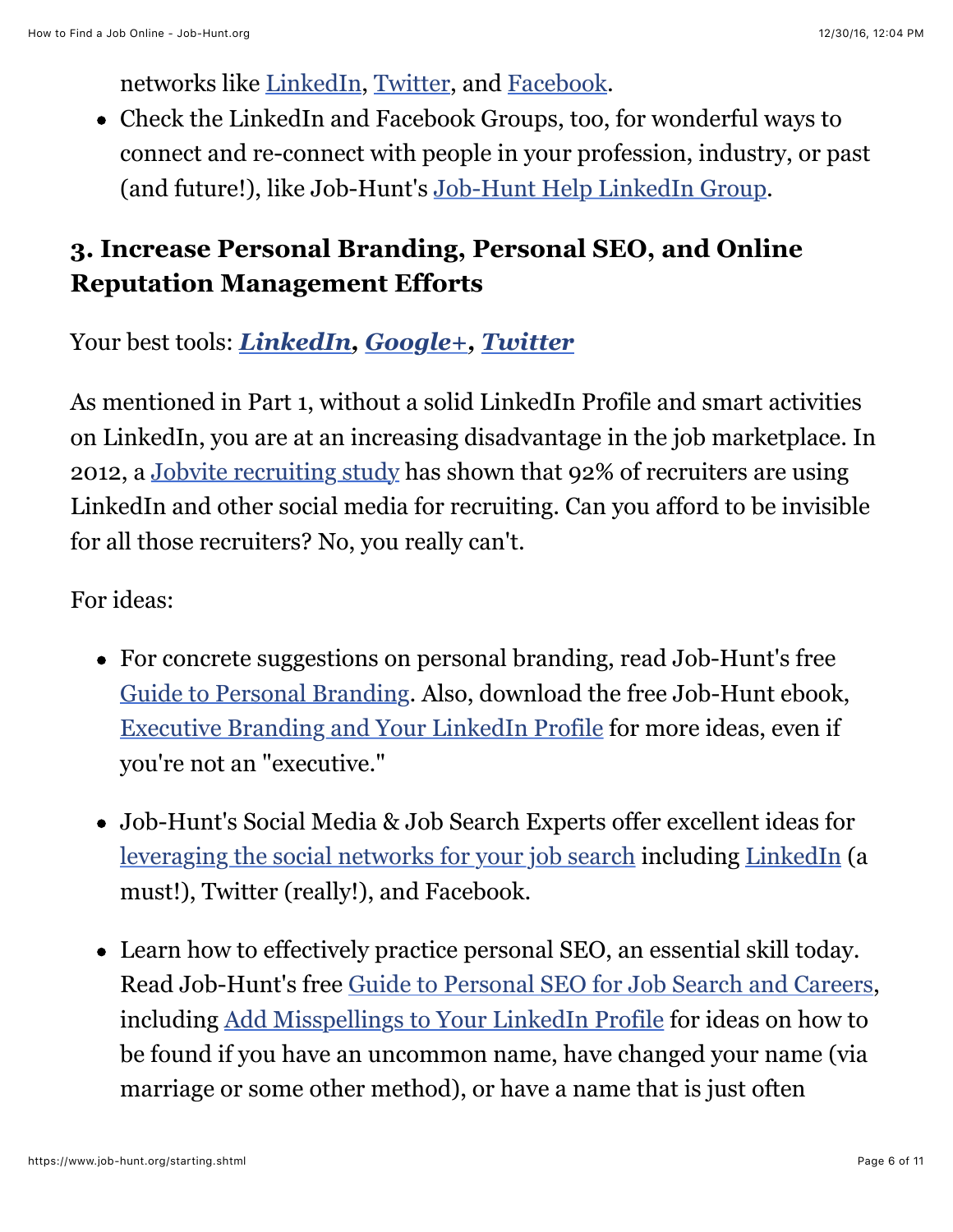misspelled.

#### **4. Select a FEW Job Sites to Use**

It has been estimated that there are 80,000 Web job sites. And there are thousands of other sites that have job openings - company Web sites, professional association websites, Chamber of Commerce websites, college alumni/ae websites, etc. That's more options than you could probably use in a lifetime!

How do you navigate through all of this to your new job? Pick the ones that are best for you - that have the jobs and employers you want in the locations you want.

1. [Finding the Jobs](https://www.job-hunt.org/findingjobs.shtml)

Read this article to learn about all the many places that jobs are listed, and the advantages and disadvantages of each. You'll want to check them all out to find the ones that work best for you.

2. [Choosing a Job Site](https://www.job-hunt.org/choosing.shtml)

Don't post your resume or leave a profile on any site until you have read this article. **Not every job site is a good, or even a** *safe***, place for you to post your resume or to leave contact information!** So,

learn how to spot an unsafe site before you get started.

3. [Using Web Job Sites](https://www.job-hunt.org/jobsearchusing.shtml)

Then, read Job-Hunt's article to see how Web job sites usually work, what services to use and what **services to avoid**.

4. [Watch Out for the Scams](https://www.job-hunt.org/onlinejobsearchguide/article_scam-proof.shtml)

Take this quiz and then read the answers to see how well you can spot the job scams. On the Internet, even on otherwise trustworthy sites, you will find that bogus jobs have been posted by bogus employers. Be careful!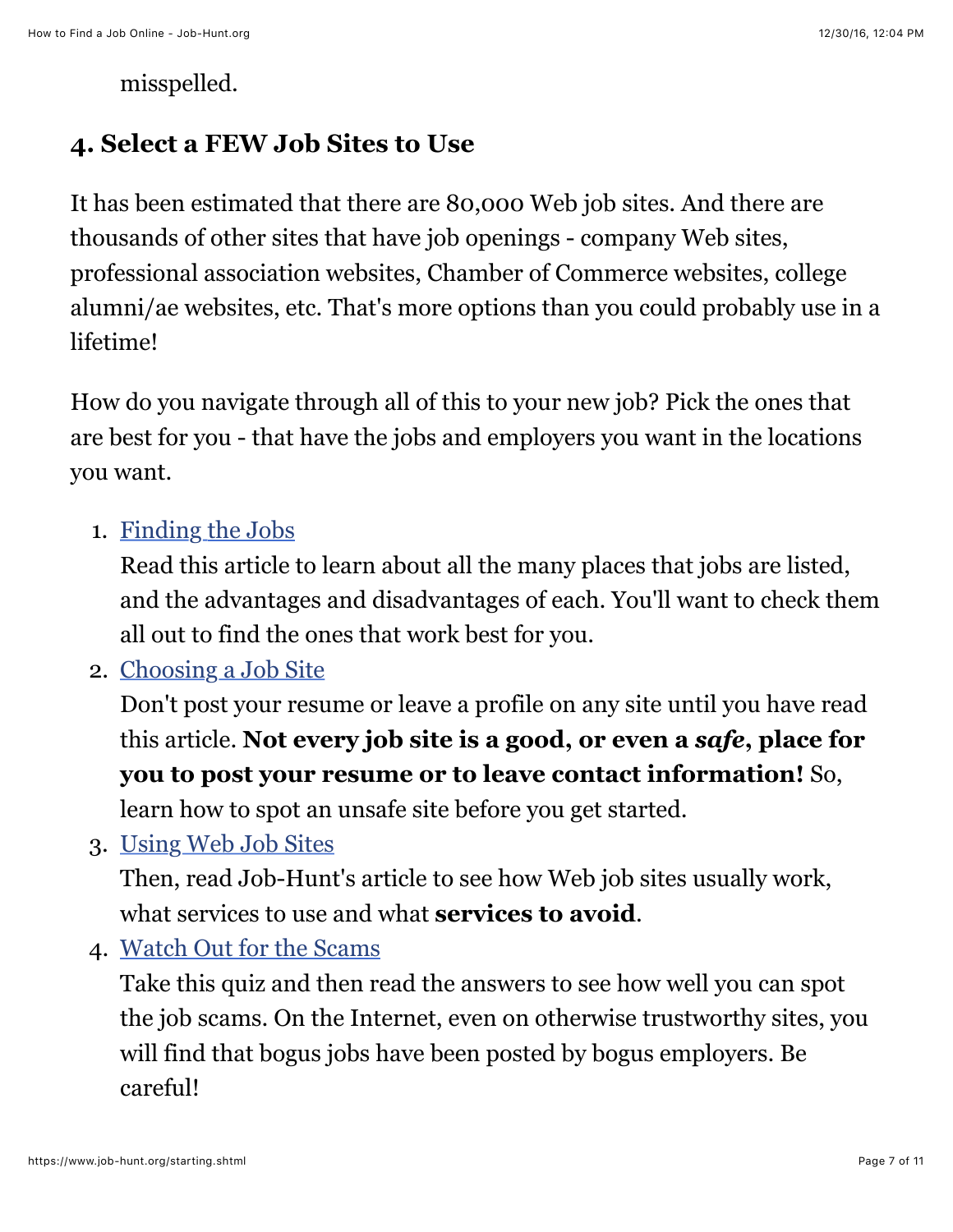#### 5. [Dirty Dozen Online Job Search Mistakes](https://www.job-hunt.org/jobsearchmistakes.shtml)

Job-Hunt's famous list of pitfalls (with some solutions, too).

# **5. Carefully Apply for Jobs**

This is the step that ruins many opportunities - sloppy job applications and poor job interview performance based on limited preparation.

Employers are buried under with resumes and job applications for every job they post. This is why customizing your resume and cover letter for each opportunity is critical, as discussed earlier. Your focus on a limited number of employers will make the customization easier to accomplish.

[For more excellent research ideas, read Job-Hunt's free Guide to Company](https://www.job-hunt.org/company_research/article_company_research.shtml) Research. Then, check the employer's website. Again! Look for news or new announcements.

# **6. Thoroughly Prepare for Interviews**

An invitation to an interview is not a guarantee of a job offer. It's an opportunity to impress the employer and to gain sufficient information to determine if the job and employer are right for you.

[Be prepared to succeed by reading the articles in Job-Hunt's Guide to](https://www.job-hunt.org/job_interviews/job-interviewing.shtml) Successful Interviews like:

- [How to Answer the Most Common Job Interview Questions](https://www.job-hunt.org/job_interviews/common-job-interview-questions.shtml)
- [The Top 4 Job Interview Success Tips](https://www.job-hunt.org/job_interviews/interview-success-secrets.shtml)
- [45 Good Questions to Ask in Job Interviews](https://www.job-hunt.org/onlinejobsearchguide/article_job_interview_questions.shtml)
- [45 Questions You Should NOT Ask in a Job Interview](https://www.job-hunt.org/job_interviews/avoid-asking-bad-questions.shtml)
- [10 Deadly Job Interview Mistakes \(and How to Avoid Them\)](https://www.job-hunt.org/job_interviews/avoid-interview-mistakes.shtml)
- [How to Interview for a Temporary Job](https://www.job-hunt.org/temporary-work/job-interviews-temp-job.shtml)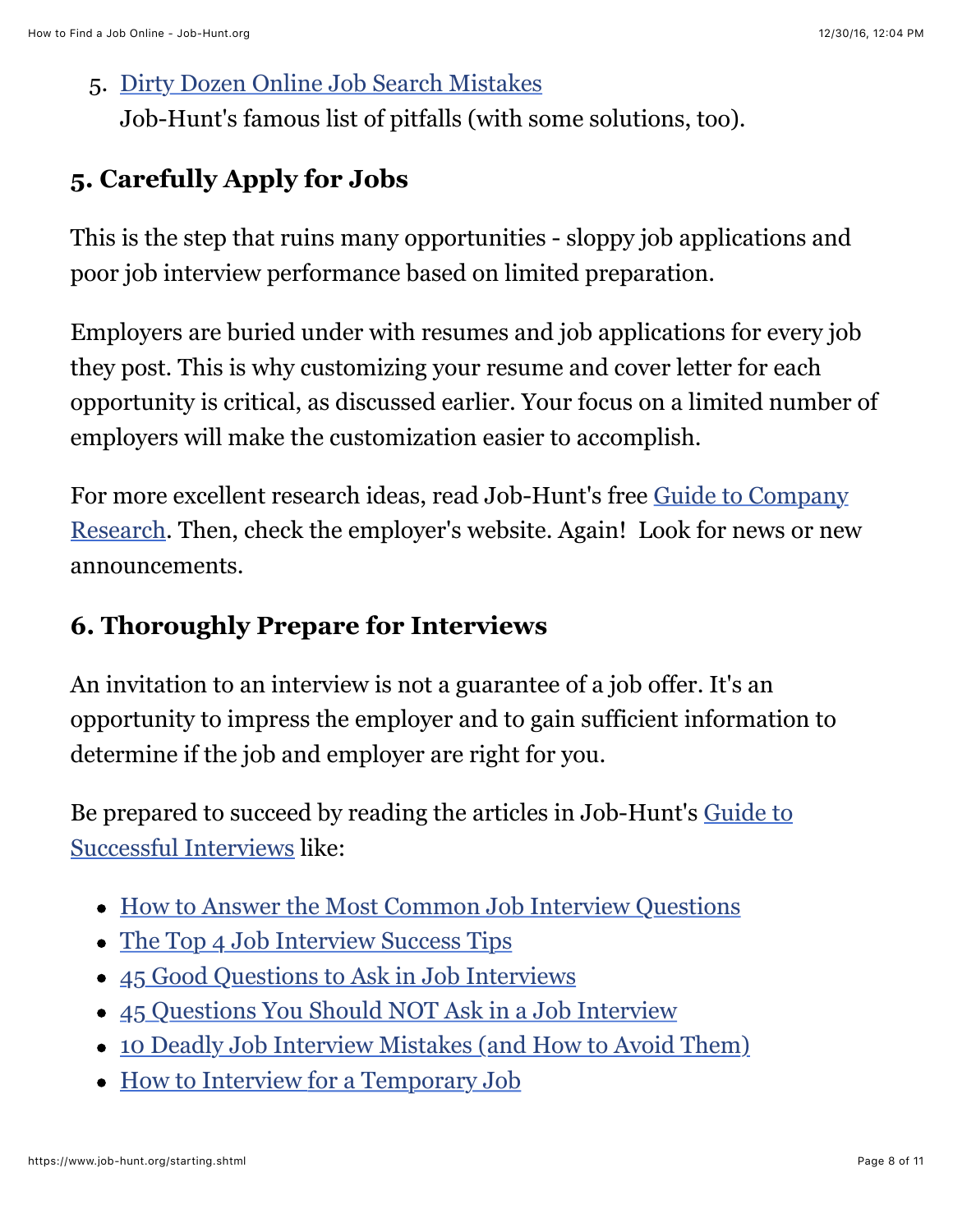- [How to Handle Telephone Interviews](https://www.job-hunt.org/job_interviews/telephone-interviews.shtml)
- [How to Handle Lunch Interviews](https://www.job-hunt.org/job_interviews/handling-lunch-interviews.shtml)
- [5 Tips to Ace Your Skype Job Interview](https://www.job-hunt.org/IT-job-search/skype-job-interview.shtml)
- [Smart Research: Check Out the Hiring Manager](https://www.job-hunt.org/IT-job-search/research-hiring-manager.shtml)
- [The Winning Difference: Pre-Interview Preparation](https://www.job-hunt.org/job_interviews/pre-interview-preparation.shtml)

There are many more helpful articles to assist you in preparing for interviews and completing them successfully.

# **7. Follow Up Relentlessly and Politely (Online and Off-line)**

Follow up tells the potential employer that you really are interested in working for them.

- When you have identified a job you want or a company you want to work for, customize your resume for the opportunity and send it, with a targeted cover email message, to the recruiter and hiring manager. Follow up using paper and a postage stamp.
- Don't assume that every e-mail message you send is received and read! Currently, spam (bulk unsolicited commercial e-mail) and computer virus-generated messages in circulation comprise an estimated 90% of all e-mail traffic. Companies and people have responded to this deluge of junk e-mail by using filtering software in an attempt to separate the "good" mail from the "bad." So your message and resume may be deleted or diverted by one of these electronic gate keepers. See Job-Hunt's articles on [successfully using email for job search](https://www.job-hunt.org/article_antispam.shtml).
- Following up via phone and "snail mail" is a necessity. Be politely persistent.
- Immediately send a unique thank you after an interview to each person who interviewed you . It makes a big impression since fewer than 5% of job seekers bother with this step.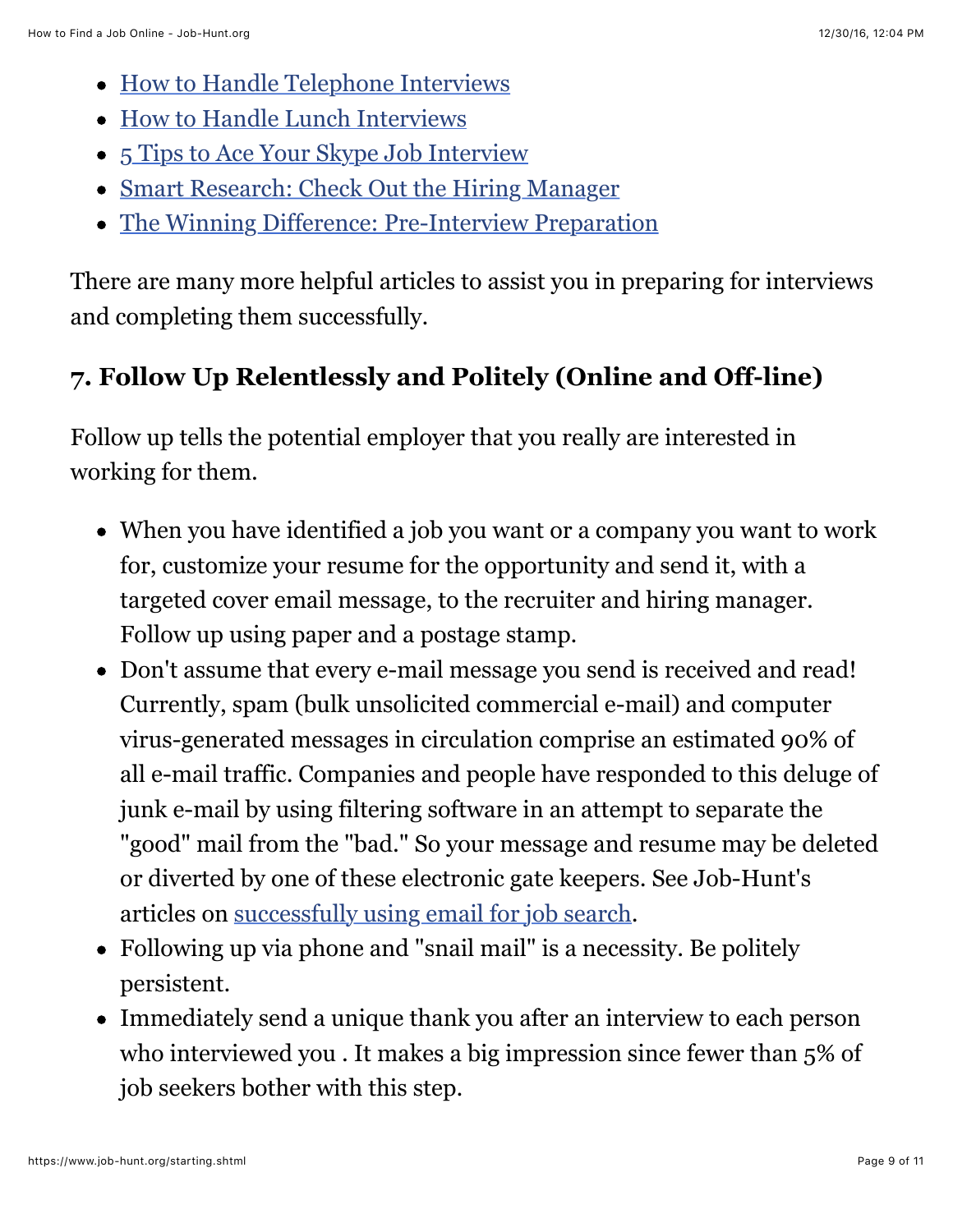If you are rejected, further distinguish yourself from run-of-the-mill job seekers by sending a thank you for the dreaded thanks-but-no-thanks rejection letter, when you receive one from an employer you *really* liked. Sometimes the person hired doesn't work out, and the person who sent the thank you *after being rejected* gets the offer next. See Job-Hunt's article on [Turning Rejection into Opportunity](https://www.job-hunt.org/onlinejobsearchguide/article_rejection-into-opportunity.shtml) - it definitely works!

See Job-Hunt's [Pro-Active Job Search](https://www.job-hunt.org/article_proactive_job_search.shtml) article for more ideas.

# **7. Spend More Time OFF-Line than ON-Line >> Off-Line Is Where the Jobs REALLY Are!**

The Internet is an awesome information source, but think of it as a "tool" in your job search toolbox. You will be hired by a person who will probably want to meet you and talk with you before offering you a job. So, use the Internet's vast information resources to help you, but don't limit your efforts to this online world.

Reality is that the vast majority of jobs (estimated at 75% or 80% of them!) are NOT posted on a Web site or even advertised in your local newspaper. They are never advertised at all! These jobs comprise "The Hidden Job Market."

The people hired in the Hidden Job Market jobs are known to the organization before a job opportunity has been documented or, sometimes, even recognized. They are the "friends of the friends" of the hiring manager or of another employee. Don't be discouraged! You *can* find those jobs, and the Internet can help you get started.

Your personal network is one of the best ways to find that next job (and the job after that, and *the job after that!).* Read Job-Hunt's Guide to Job Search [Networking and the "Tapping the Hidden Job Market" articles for ideas and](https://www.job-hunt.org/job-search-networking/networking.shtml)